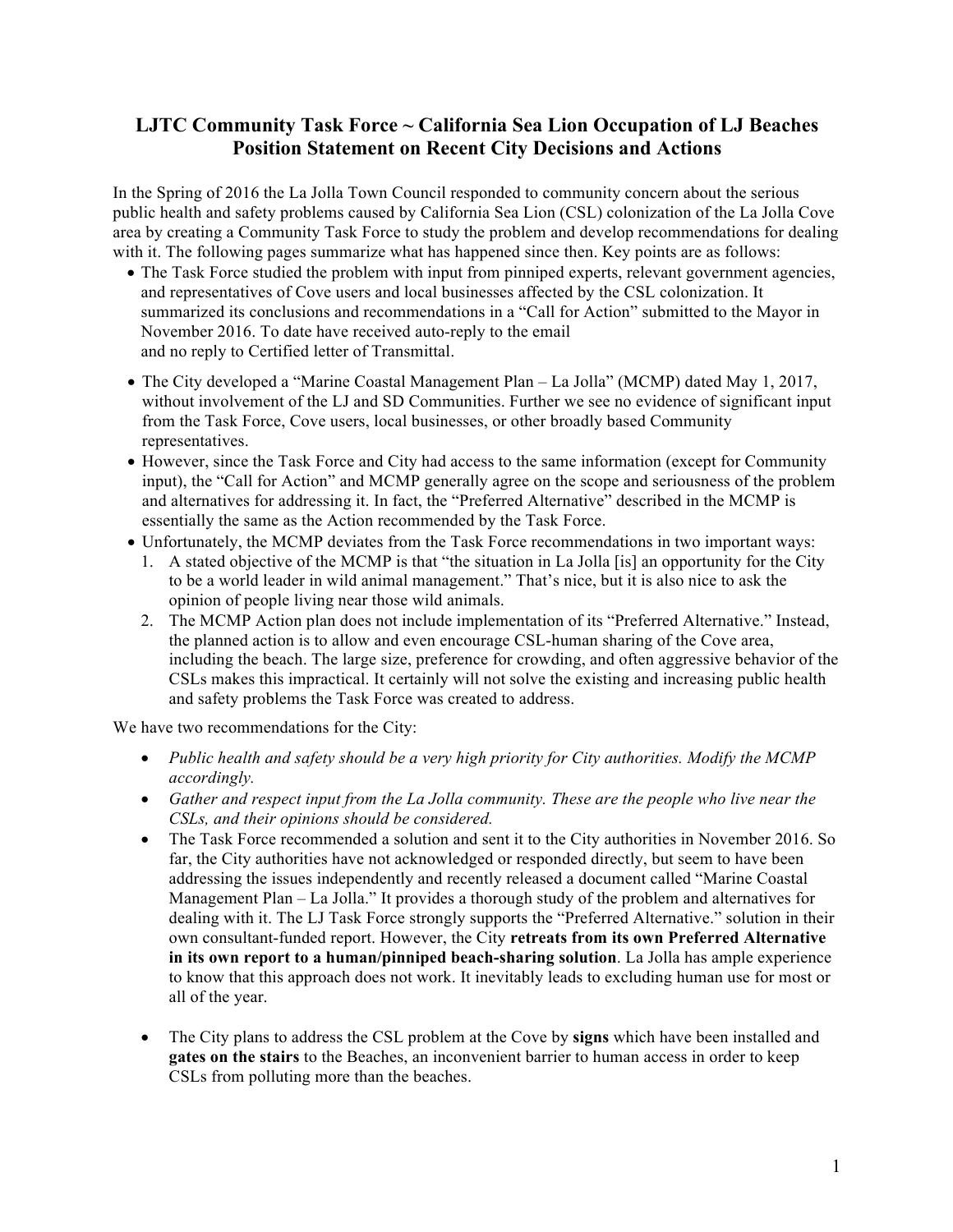• *What we do know is that the City has a choice to make – is the beach for human recreation or CSL convenience? The La Jolla Community has treasured recreation at the La Jolla Cove and surrounding area for more than a century, and it very much wants to keep it. Come to the July 13th 2017 LJTC Monthly Meeting and let your voices be heard!*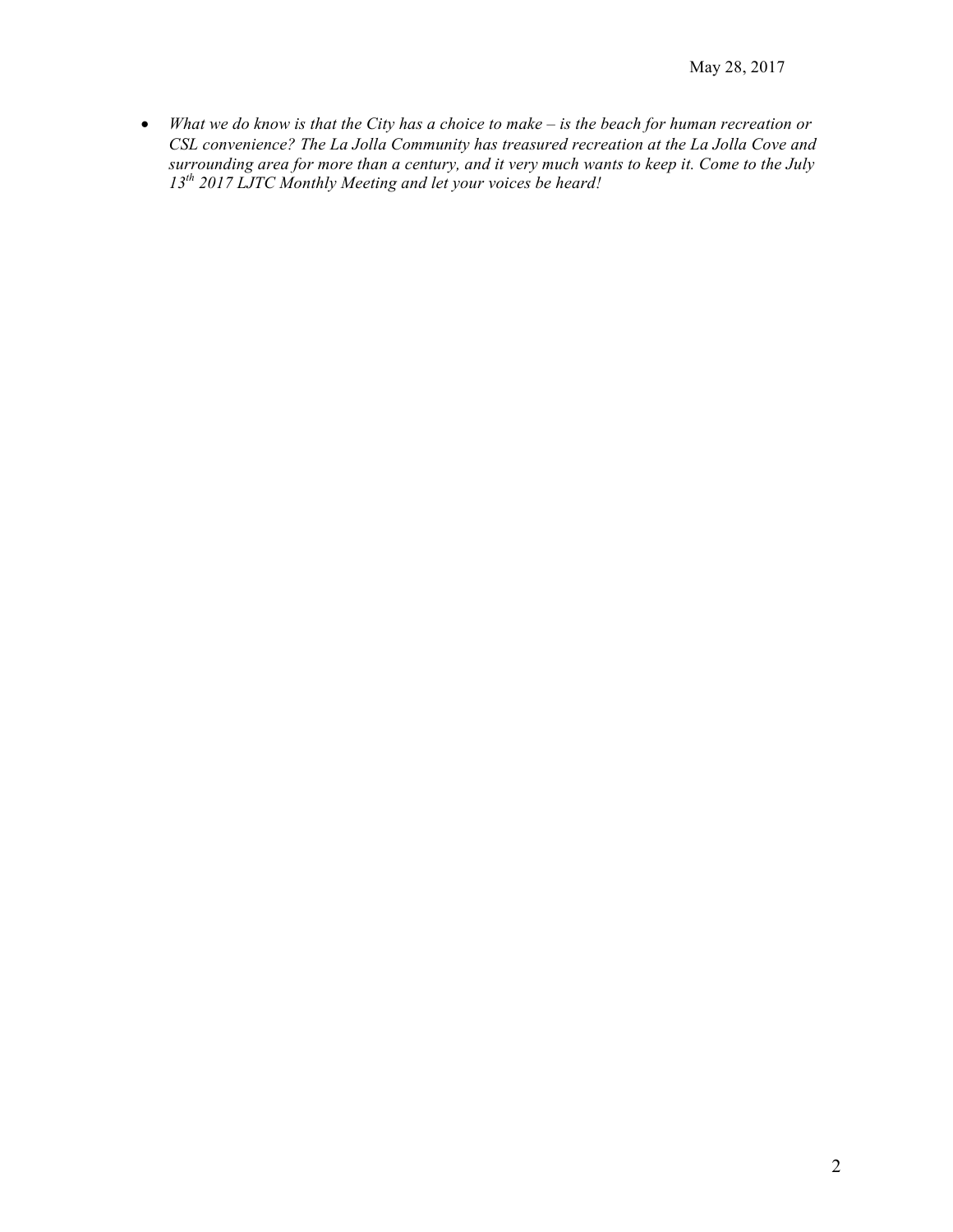# **La Jolla Town Council "Call for Action" Update Summary**

In the summer of 2016 the La Jolla Town Council (LJTC) formed the "LJTC Joint Community Task Force on California Sea Lions" (Task Force) to address the serious problems caused by California Sea Lion (CSL) colonization of the popular La Jolla Cove area (Cove). In essence, the problem is that the growing CSL presence is already limiting human use of the popular Cove beach and adjacent ocean. Without action, the problem will continue to grow as a hazard to public health and safety.

The Task Force recommended a solution and sent it to the Mayor in November. So far, the Mayor has not responded. But the City does seem to be addressing the issues independently. It recently released a document dated called "Marine Coastal Management Plan – La Jolla" (MCMP). The MCMP content appears to be mostly or entirely reproduction of a report written by Dr. Doyle Hanan, a paid consultant. This provides a thorough study of the problem and alternatives for dealing with it. The Task Force strongly supports the MCMP's "Preferred Alternative." However, the MCMP concludes with a section called "Action Items" that retreats from the Preferred Alternative to a human/pinniped beach-sharing solution. The Task Force is convinced that this approach will not work because it will lead to excluding human use of the Cove for most or all of the year.

We don't yet know how the City plans to address (or allow others to address) the CSL problem at the Cove. *What we do know is that the City has a choice to make – is the beach for human recreation or CSL convenience? The La Jolla Community has treasured recreation at the La Jolla Cove and surrounding area for more than a century, and it very much wants to keep it*

## **Background**

In 2016 the LJTC conducted a series of Hearings to address the serious problems caused by California Sea Lion (CSL) colonization of the popular La Jolla Cove area ("Cove"). At the first Hearing LJTC formed a Task Force including representatives of all relevant community organizations, as well as independent experts on the California Sea Lions (CSL's), the problems they are causing (especially in the popular La Jolla Cove area), and the solutions permitted by relevant laws and regulations. The Task Force was strongly influenced by the results of a 2016 study by pinniped-expert Dr. Doyle Hanan (Hanan, 2016). This Hanan report outlined options for dealing with the CSL problem at the Cove, but made no specific recommendations.

The Task Force developed a "Call for Action" recommending an approach to addressing the problem and offering resources (money and manpower) to implement it. This Call for Action was endorsed by La Jolla business leaders and sent to the San Diego Mayor in early November 2016.

As of this date, there has been no response to the Call for Action other than a routine acknowledgement of receipt.

The City has funded a second study by Dr. Hanan, The results of this study provide most of all of the content in the MCMP. It is dated May 1, 2017.

## **LJTC Call for Action Summary**

The Task Force that developed the Call for Action carefully studied the Hanan, 2016 report and agreed that its analysis of the CSL problem is entirely consistent with the experience of the La Jolla community. The Call for Action summarized the problem as follows:

- The CSL occupation of the La Jolla Cove area does indeed pose a serious public health and safety problem.
- The CSL population is expanding rapidly, so without mitigating action the problem will very likely get worse and spread to other areas in San Diego and elsewhere in southern California.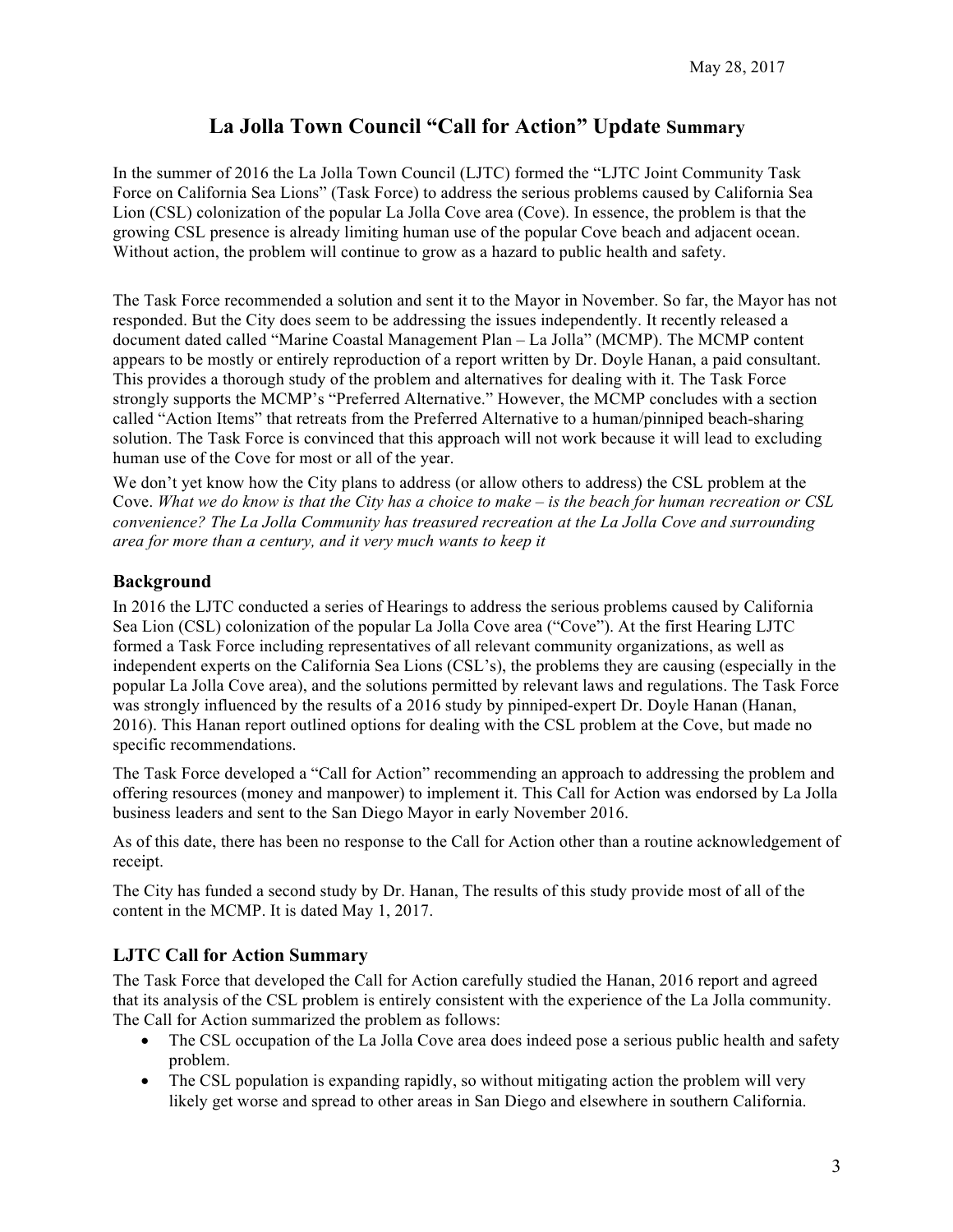• Under the Marine Mammal Protection Act (MMPA), there are legal methods for moving and excluding CSLs from areas where they pose a hazard to human safety and property.

The Call for Action recommended a specific set of actions to be taken by San Diego government officials and offered the assistance (manpower and funding) of the La Jolla Community.

### **Summary of Recent San Diego City Actions**

According to MPCA, in November 2016, the City conducted an "expert panel workshop" (partly via teleconference) to discuss the CSL problem in the Cove area. These experts agreed that "sea lions inhabiting and reproducing near a large southern California city is new and certainly rare." They also agreed that their population is likely to expand, and that "sea lion behavior [warrants] the need for constant attention by the City."

The MPCA says that the Workshop concluded that "the situation in La Jolla [is] an opportunity for the City to be a world leader in wild animal management." No representatives of the La Jolla Task Force were consulted, and as far as we know, there was no input from frequent users of the La Jolla Cove beach or other members of the La Jolla Community who must live with the problems caused by the CSLs.

The MCMP is a lengthy document (91 pages) that is almost entirely description and analysis by a scientific expert (presumably Dr. Hanan). The very small fraction that addresses policy issues may include input from City authorities, but there is no way to tell. In any case, the City claims responsibility for the entire report.

The MCMP expands the earlier Hanan, 2016 report by: (1) widening the focus from the Cove area to include the entire Scripps Pier to Windansea Beach area; and (2) providing much more detail about the wildlife frequenting this area and the way other communities have dealt with problems caused by CSLs. While this wider and deeper study is useful and interesting, it doesn't change anything. That is, the problem description is the same as in Hanan, 2016, as are the potential solutions.

From the Task Force perspective, the MCMP omits serious consideration of several important factors. The most important is that CSLs are very different from the Harbor Seals (seals) that occupy the nearby Children's Pool area. Seals are not aggressive, don't like crowding, and their densest population is in the winter pupping season when very few people want to use this beach (it is closed to humans from 15 December to 15 May). Humans do share the beach with the seals in the other seven months, but relatively few of them are there. In contrast, CSLs are several times larger, have a social structure with bulls controlling harems as large as 30 females, can be very aggressive with each other or other intruders, rest in very close contact, and have the densest population in their summer pupping season when the Cove Beach is most popular with human users (the Cove Beach is used all year by divers and swimmers). Their waste contaminates the shoreline and nearby ocean, thereby causing health hazards for humans.

Also, the MCMP does not even mention the effect of the growing CSL population on the adjacent marine protected areas. The ocean adjacent to the La Jolla Cove is within the Matlahuayl State Marine Reserve (SMR) where taking of all living marine resources is prohibited. CSLs are very large (adults weigh 250- 800 lbs) fish-eaters. A single CSL will take far more fish per year than any recreational diver or shoreline angler. What effect does this have on the "protected" fish population? Is there a conflict between the legally mandated protection of marine life in these reserves and the reluctance to disturb the growing CSL population that feeds there? These questions should be addressed in a comprehensive "Marine Coastal Management Plan."